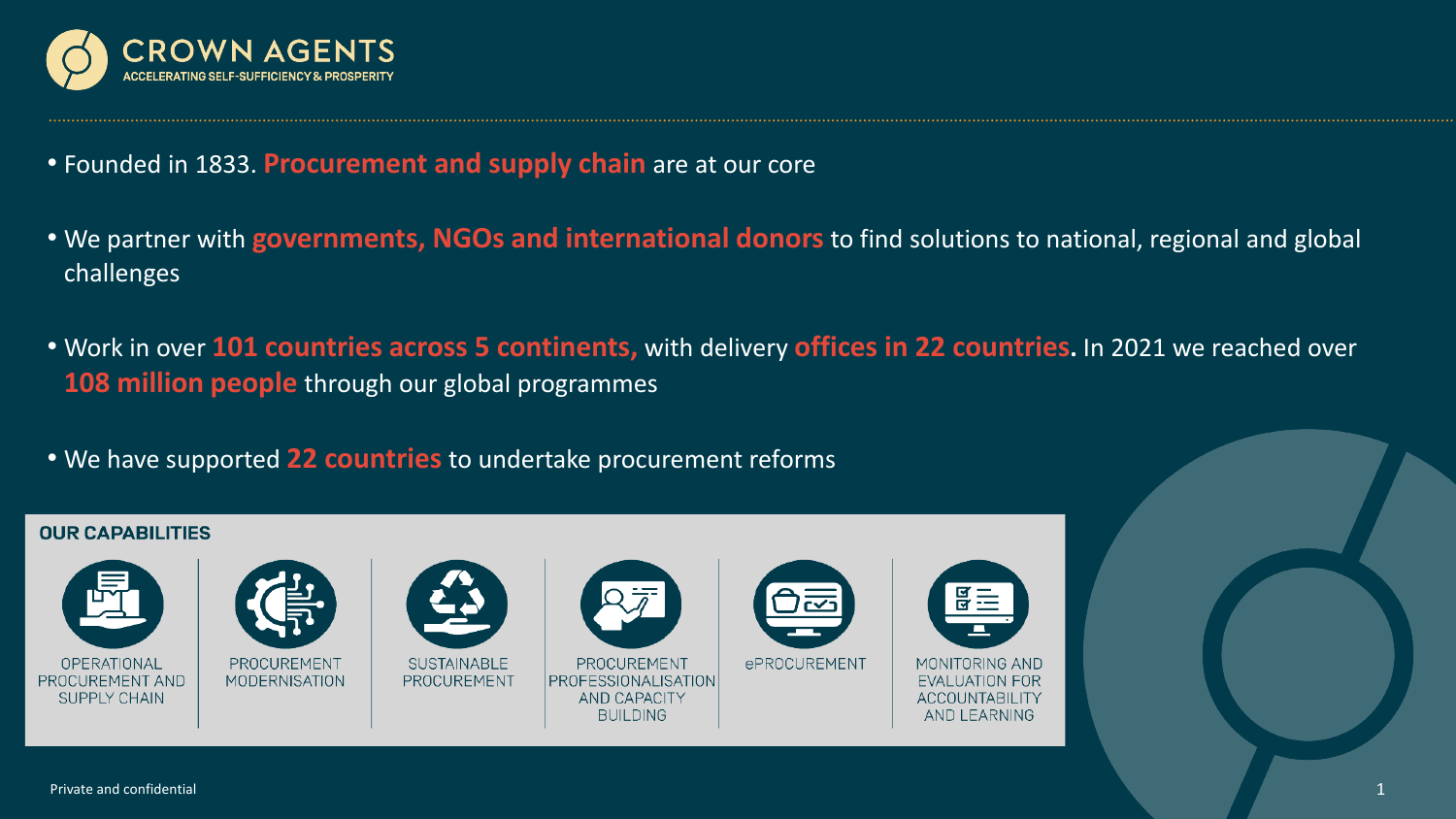



Private and confidential and the control of the control of the control of the control of the control of the control of the control of the control of the control of the control of the control of the control of the control o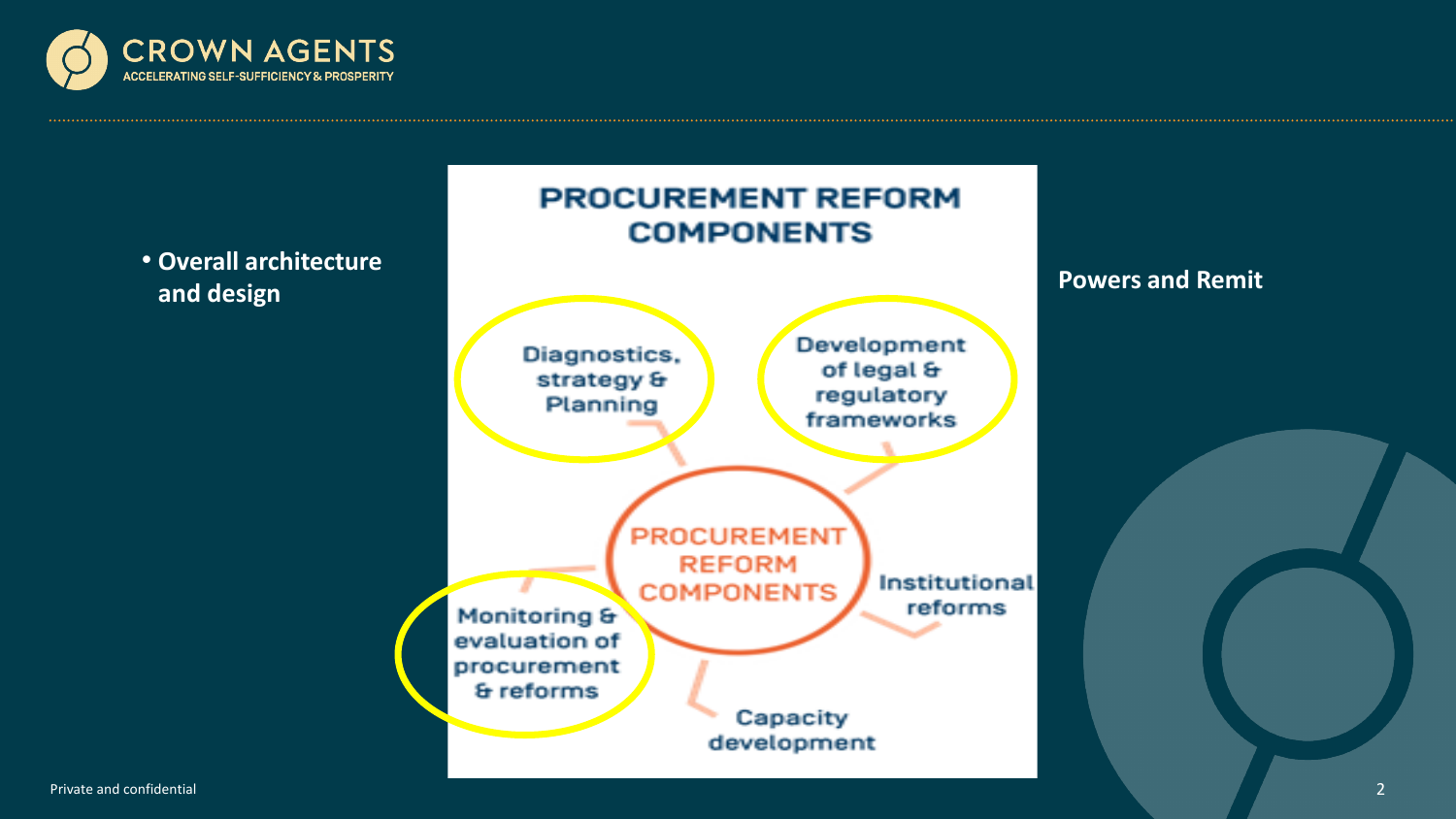

## **Overall architecture and design**

### **Key issues to be considered:**

- Centralised vs decentralised
- Common use items/bulk procurement in a decentralised system
- Regional offices for oversight bodies to provide support
- Funding and reporting line. How independent can a new body be and where/who will it report to?
- Links to other arms of government

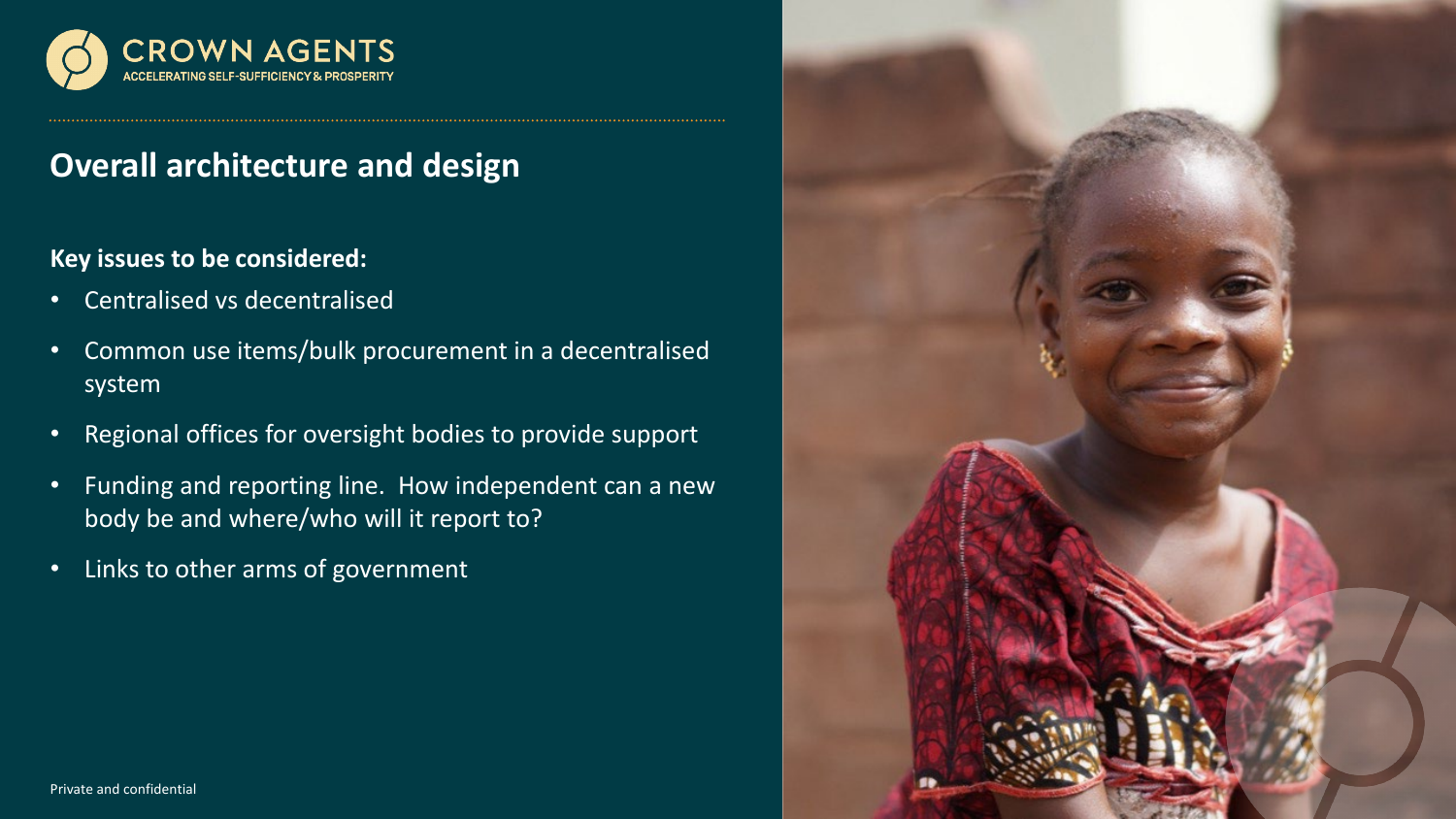

### **Powers and Remit**

### **Key issues to be considered:**

- What is within/outside its jurisdiction
- Guidance vs policy
- Are their instructions binding?
- Will they have powers of enforcement?
- Need to be credible and given the tools to do their job

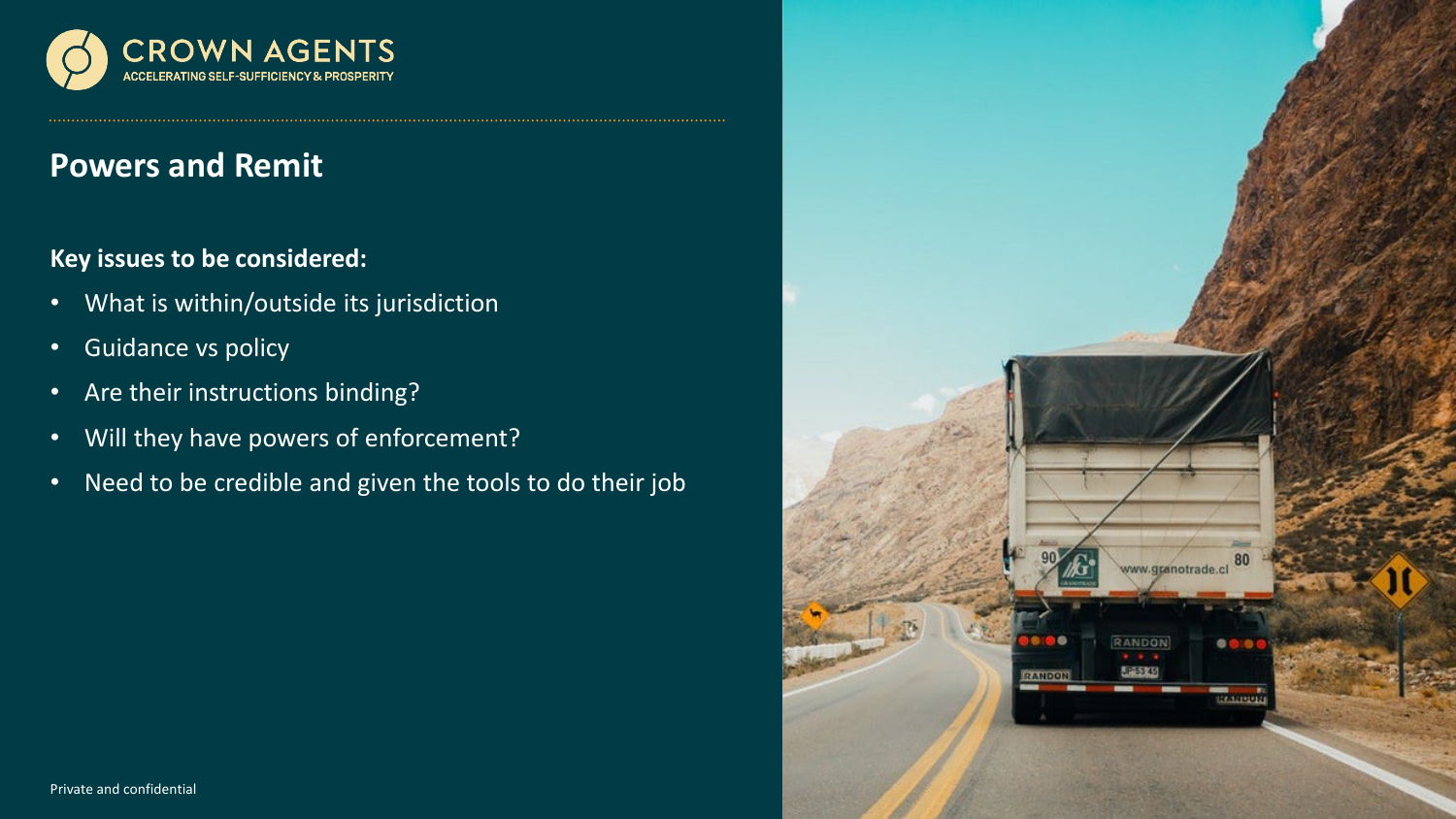

**Monitoring compliance and performance**

### **Key issues to be considered:**

- who is going to do this?
- baseline data vs targets
- standardised toolkits to ensure consistency of approach
- capacity and budget to undertake